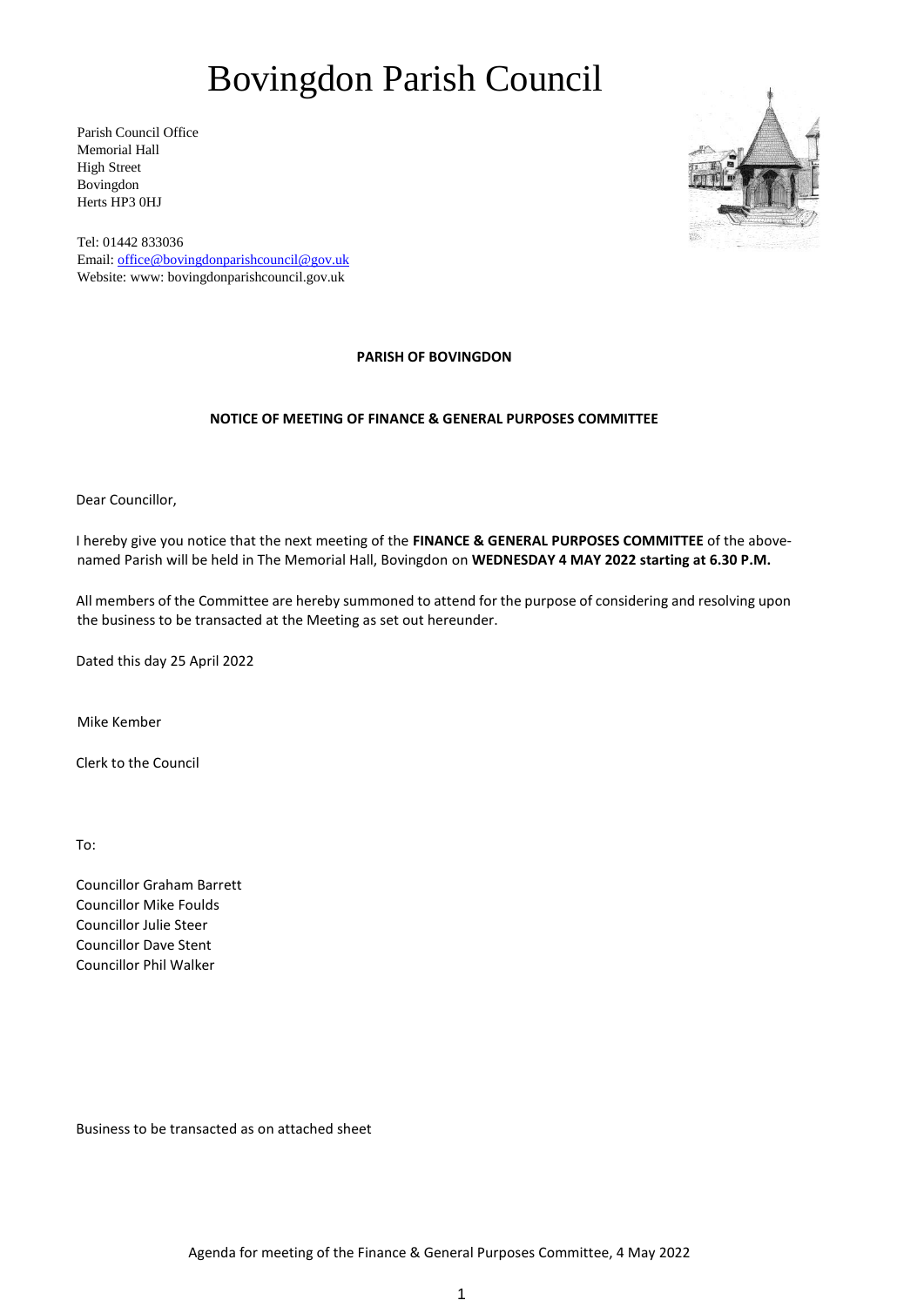# Bovingdon Parish Council

Parish Council Office Memorial Hall High Street Bovingdon Herts HP3 0HJ



Tel: 01442 833036 Email: office@bovingdonparishcouncil@gov.uk Website: www: bovingdonparishcouncil.gov.uk

### **TO MEMBERS OF THE FINANCE & GENERAL PURPOSES COMMITTEE**

You are hereby summoned to the Meeting of the Finance & General Purposes Committee, which will be held in the Memorial Hall, Bovingdon on **Wednesday 4 May 2022 at 6.30 P.M.** to transact the business set out in the attached Agenda:

### **AGENDA**

- 1. Apologies for Absence
- 2. Declaration of Interests
- 3. Minutes of the Meeting of the Finance & General Purposes Committee held on 7 December 2021
- 4. Matters arising from the Minutes of the Meeting of the Finance & General Purposes Committee held on 7 December 2021 not on the agenda
- 5. Parish End of Year Accounts 2021 22 and update on AGAR
- 6. Memorial Hall End of Year Accounts 2021 22
- 7. Documentation to be reviewed Council Standing Orders and Financial Standing Orders
- 8. Update on outstanding tasks and yearly planner incl. update on PPL
- 9. Update on VAT
- 10. Update on CIL
- 11. To consider purchase of two sum up machines for initial use at Platinum Jubilee Event Councillor Foulds
- 12. To review and approve grants for Street Parties
- 13. To discuss pension arrangements for the Parish Clerk
- 14. Health & Safety
- 15. Any other urgent business
- 16. Date of next meeting to be arranged

To consider passing a resolution in the following terms:

### **Exclusion of the public**

Part II - That under S 4 (A) of the Public Bodies (Admissions to Meetings) Act 1960 the public be excluded during the item(s) in Part II of the agenda for this meeting, because it is likely, in view of the nature of the business to be transacted, that if members of the public were present during these items there would be disclosure to them of information relating to: